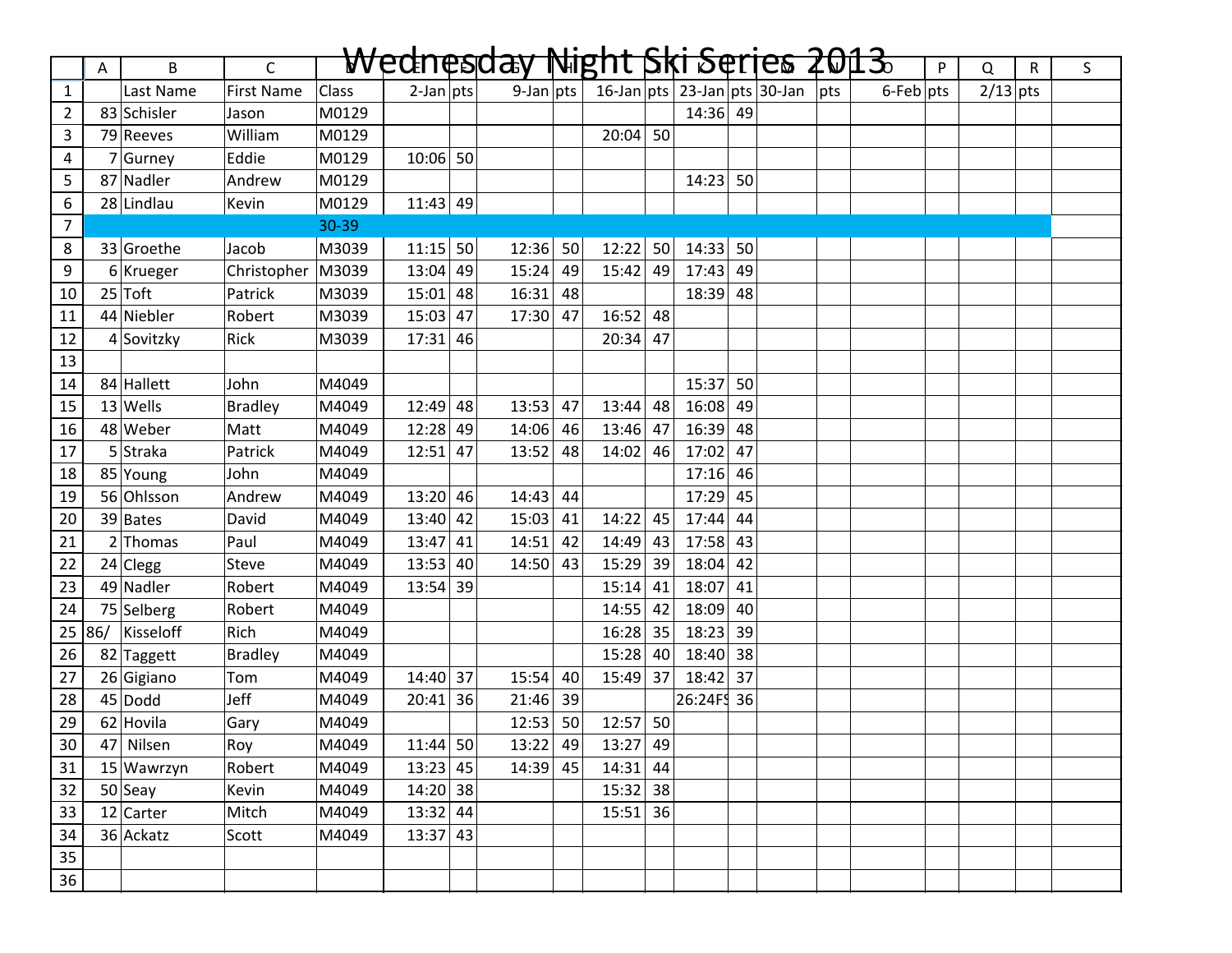|    | Α | B                | $\mathsf{C}$ |       |                      | Wednesday Night Ski Serjes 2013 |                 |                          |    |               |    |  | $\mathsf{P}$ | Q | $\mathsf{R}$ | S. |
|----|---|------------------|--------------|-------|----------------------|---------------------------------|-----------------|--------------------------|----|---------------|----|--|--------------|---|--------------|----|
| 37 |   | 61 Jackson       | Scott        | M5059 |                      | $13:31$ 50                      |                 |                          |    | $16:12$ 49    |    |  |              |   |              |    |
| 38 |   | $40$  Lob        | Patrick      | M5059 | 12:33   49           | 13:33                           | 49              | 13:47                    | 49 | $15:49$ 50    |    |  |              |   |              |    |
| 39 |   | $22$ Joda        | Dan          | M5059 | $12:11$ 50           | 13:40                           | 48              | $13:43$ 50               |    | $15:57$ 48    |    |  |              |   |              |    |
| 40 |   | 72 Lammers       | Joel         | M5099 |                      | 14:46                           | 43              | $14:10$ 48               |    |               |    |  |              |   |              |    |
| 41 |   | 21 Wikner        | Steven       | M5059 | $13:03$ 48           | 14:20                           | 47              | $14:14$ 47               |    | $16:56$ 47    |    |  |              |   |              |    |
| 42 |   | 34 Hazard        | Jerry        | M5059 | $13:28$ 44           | 14:35 45                        |                 | $14:17$ 46               |    | $17:14$ 46    |    |  |              |   |              |    |
| 43 |   | $16$ Jennik      | Peter        | M5059 | $13:20$ 46           | 14:33                           | 46              | $14:19$ 45               |    | $17:20$ 45    |    |  |              |   |              |    |
| 44 |   | 63 Shabahzian    | Charlie      | M5059 | $13:27$ 45           | 14:42                           | 44              | $14:35$ 44               |    | $18:21$ 44    |    |  |              |   |              |    |
| 45 |   | 80 Moore         | Larry        | M5059 |                      |                                 |                 | $15:00$ 43               |    |               |    |  |              |   |              |    |
| 46 |   | 77 Cheney        | Tom          | M5059 |                      |                                 |                 | $15:28$ 42               |    |               |    |  |              |   |              |    |
| 47 |   | 54 Erickson      | Allan        | M5059 | $15:06$ 42           | 16:01                           | 40              | 16:22                    |    | 41 24:16FS 43 |    |  |              |   |              |    |
| 48 |   | 35 Davenport     | Tom          | M5059 | 19:58 41             |                                 |                 | 20:01                    |    | 40 24:58FS 42 |    |  |              |   |              |    |
| 49 |   | 78 Reeves        | Bill         | M5059 |                      |                                 |                 | $20:02$ 39               |    |               |    |  |              |   |              |    |
| 50 |   | 9Czaja           | Bill         | M5059 | $13:13$ 47           | $15:05$ 42                      |                 |                          |    |               |    |  |              |   |              |    |
| 51 |   | 41 Adelmeyer     | Keith        | M5059 | $14:14$ 43           | $16:00$ 41                      |                 |                          |    |               |    |  |              |   |              |    |
| 52 |   | 74 Dolan         | Steven       | M5059 |                      | 17:49 39                        |                 |                          |    |               |    |  |              |   |              |    |
| 53 |   |                  |              |       |                      |                                 |                 |                          |    |               |    |  |              |   |              |    |
| 54 |   | $23$ Winter      | Jim          | M6099 | $13:51$ 50           | 15:33                           | 50              | $15:20$ 50               |    | 18:32         | 50 |  |              |   |              |    |
| 55 |   | 10 Edwards       | Will         | M6069 | $14:29$ 48           | $16:36$ 49                      |                 |                          |    | 19:43         | 48 |  |              |   |              |    |
| 56 |   | $1$ McCarthy     | John         | M6060 | $14:21$ 49           | $16:41$ 48                      |                 | $16:58$ 48               |    | $19:56$ 47    |    |  |              |   |              |    |
| 57 |   | 69 Bjodstrup     | Rick         | M6069 |                      | 17:41                           | 47              | $17:57$ 47               |    | $21:18$ 46    |    |  |              |   |              |    |
| 58 |   | $3$ Gagner       | Jerry        | M6069 | $15:04$ 47           |                                 |                 | $16:33$ 49               |    | 19:37         | 49 |  |              |   |              |    |
| 59 |   |                  |              |       |                      |                                 |                 |                          |    |               |    |  |              |   |              |    |
| 60 |   | <b>CLASSICAL</b> | <b>MALES</b> |       |                      |                                 |                 |                          |    |               |    |  |              |   |              |    |
| 61 |   | $52$ Timm        | Paul         | M0139 | 13:33CL              | 50 16:53CL                      | 49              |                          |    |               |    |  |              |   |              |    |
| 62 |   | $20$ Joda        | <b>DAvid</b> | M0139 |                      | 13:14CL                         | 50 <sup>1</sup> |                          |    |               |    |  |              |   |              |    |
| 63 |   | 68 Miller        | David        | M0139 |                      | 29:26CL                         |                 | 48 26:49CL 50            |    |               |    |  |              |   |              |    |
| 64 |   | 18 Truesdale     | Dan          | M4099 | 15:23CL              | 50 17:31CL                      |                 | 50 16:42CL               |    | 5021:49C 50   |    |  |              |   |              |    |
| 65 |   | 17 Kissner       | <b>Tom</b>   | M4099 | 18:50CL   49 19:46CL |                                 |                 | 49 19:19CL               | 49 |               |    |  |              |   |              |    |
| 66 |   | 31 Graham        | Mike         |       |                      | M4099 19:33CL 47 20:56CL        |                 | 48 19:20CL 48 27:46C 48  |    |               |    |  |              |   |              |    |
| 67 |   | $51$ Timm        | Karl         | M4099 | 19:02CL              | 48 21:15CL                      |                 | 47 21:48CL               |    | 46 28:11C 47  |    |  |              |   |              |    |
| 68 |   | 60 Delwiche      | Jim          | M4099 |                      | 22:06CL                         |                 | 46 20:40CL 47 25:00Cl 49 |    |               |    |  |              |   |              |    |
| 69 |   | 42 Henningsen    | Henning      | M4099 | 23:24CL              | 45 26:44CL                      | 45              |                          |    | 33:36C 45     |    |  |              |   |              |    |
| 70 |   | 43 Miller        | Greg         | M4099 | 24:09CL              | 44 27:41CL                      |                 | 44 27:29CL               |    | 44 36:49C 44  |    |  |              |   |              |    |
| 71 |   | 64 Strickon      | Eliot        | M4099 |                      | 28:00CL                         | 43              |                          |    | 31:37C 46     |    |  |              |   |              |    |
| 72 |   | 57 Coffey        | Joe          | M4099 |                      | 31:24CL                         |                 | 42 28:43CL               | 43 |               |    |  |              |   |              |    |